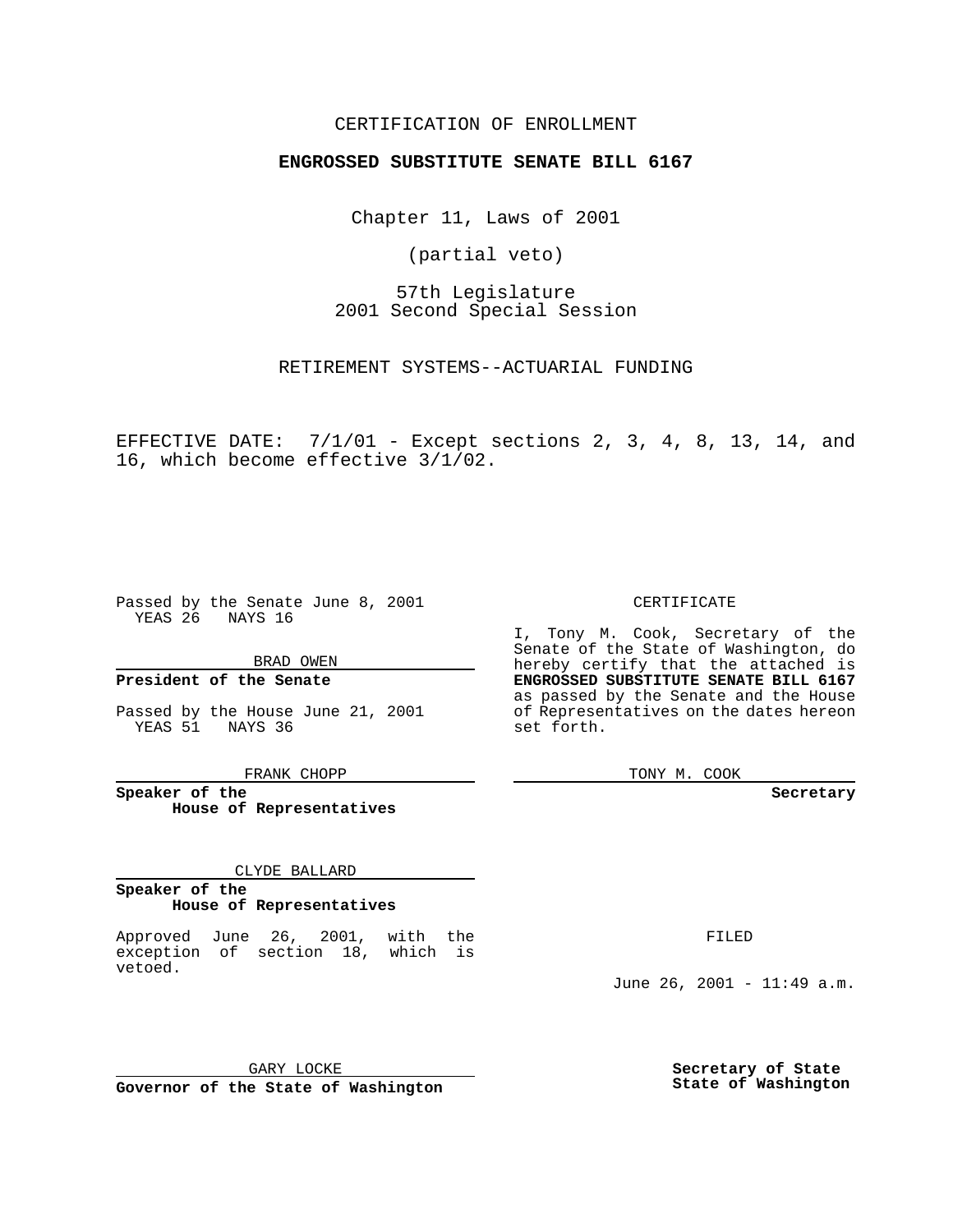# **ENGROSSED SUBSTITUTE SENATE BILL 6167** \_\_\_\_\_\_\_\_\_\_\_\_\_\_\_\_\_\_\_\_\_\_\_\_\_\_\_\_\_\_\_\_\_\_\_\_\_\_\_\_\_\_\_\_\_\_\_

\_\_\_\_\_\_\_\_\_\_\_\_\_\_\_\_\_\_\_\_\_\_\_\_\_\_\_\_\_\_\_\_\_\_\_\_\_\_\_\_\_\_\_\_\_\_\_

Passed Legislature - 2001

**State of Washington 57th Legislature 2001 Regular Session**

**By** Senate Committee on Ways & Means (originally sponsored by Senators Brown, Snyder, Spanel and B. Sheldon)

READ FIRST TIME 03/30/01.

 AN ACT Relating to actuarial funding of state retirement systems; amending RCW 41.45.010, 41.45.010, 41.45.020, 41.45.030, 41.45.050, 41.45.050, 41.45.061, 41.45.067, 41.45.070, 41.45.080, and 41.45.120; reenacting and amending RCW 41.45.020, 41.45.060, 41.45.061, and 41.45.070; adding new sections to chapter 41.45 RCW; decodifying RCW 41.45.0602; providing effective dates; providing an expiration date; and declaring an emergency.

8 BE IT ENACTED BY THE LEGISLATURE OF THE STATE OF WASHINGTON:

9 **Sec. 1.** RCW 41.45.010 and 1998 c 341 s 401 are each amended to 10 read as follows:

 It is the intent of the legislature to provide a dependable and systematic process for funding the benefits provided to members and 13 retirees of the public employees' retirement system, chapter 41.40 RCW; 14 the teachers' retirement system, chapter 41.32 RCW; the law enforcement 15 officers' and fire fighters' retirement systems, chapters 41.26 and  $41.26A$  RCW; the school employees' retirement system, chapter 41.35 RCW; and the Washington state patrol retirement system, chapter 43.43 RCW. The legislature finds that the funding status of the state retirement systems has improved dramatically since 1989. Because of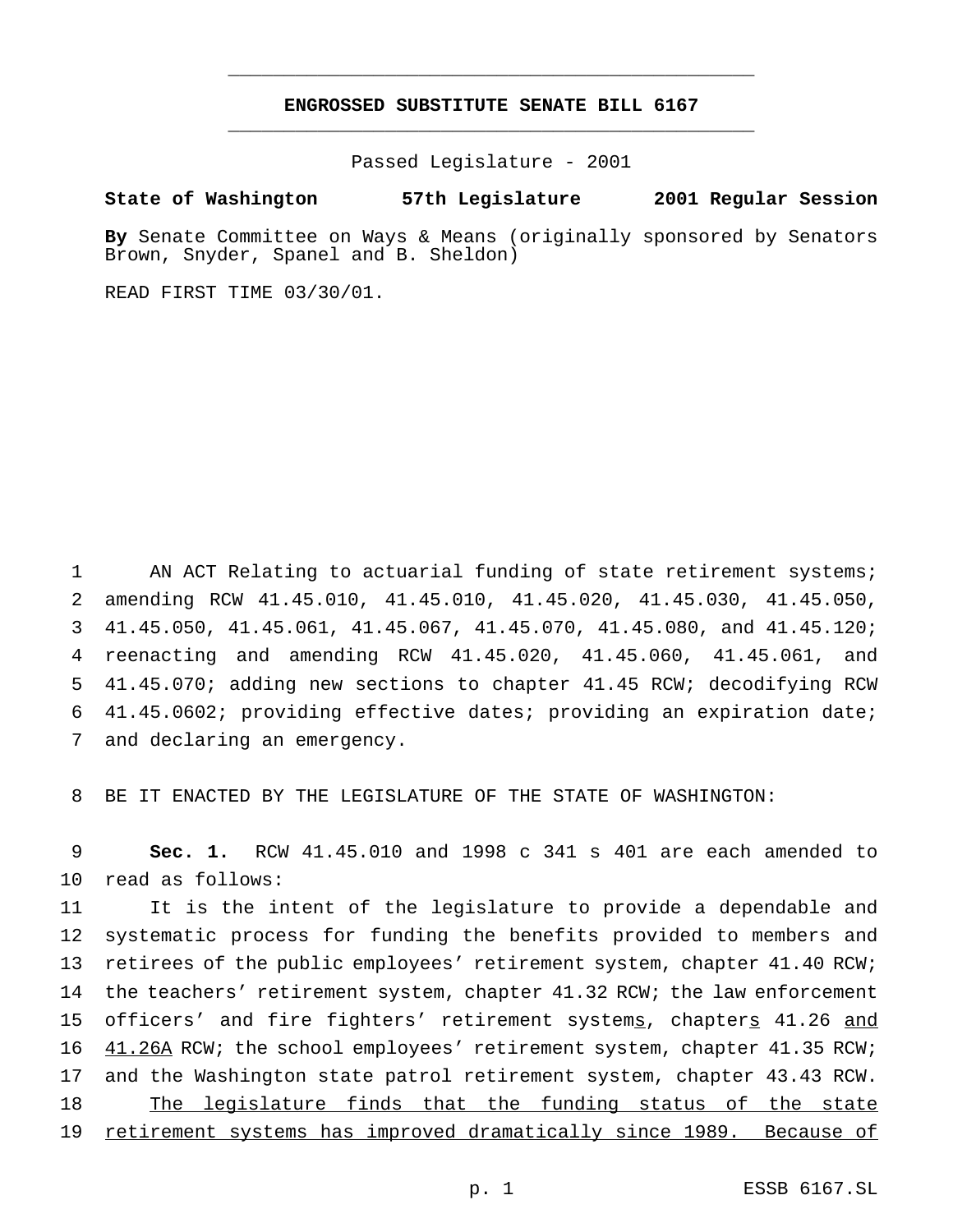the big reduction in unfunded pension liabilities, it is now prudent to adjust the long-term economic assumptions that are used in the actuarial studies conducted by the state actuary. The legislature 4 finds that it is reasonable to increase the salary growth assumption in light of Initiative Measure No. 732, to increase the investment return assumption in light of the asset allocation policies and historical 7 returns of the state investment board, and to reestablish June 30, 2024, as the target date to achieve full funding of all liabilities in the public employees' retirement system plan 1 and the teachers' 10 retirement system plan 1.

 The funding process established by this chapter is intended to achieve the following goals:

 (1) To continue to fully fund the public employees' retirement system plan 2, the teachers' retirement system plans 2 and 3, the school employees' retirement system plans 2 and 3, and the law enforcement officers' and fire fighters' retirement system plan 2 as provided by law;

 (2) To fully amortize the total costs of the public employees' 19 retirement system plan  $1((7))$  and the teachers' retirement system plan  $1((\text{ and the law enforcement officers'} and fire figures' returns')$  $s$ ystem plan  $\pm$ )) not later than June 30, 2024;

22 (3) To ensure the actuarial funding of the restated law enforcement 23 officers' and fire fighters' retirement system defined benefit plan, and provide for additional state funding if unfunded liabilities accrue in the future;

26 (4) To establish predictable long-term employer contribution rates which will remain a relatively constant proportion of the future state budgets; and

 $((+4))$  (5) To fund, to the extent feasible, benefit increases for plan 1 members and all benefits for plan 2 and 3 members over the working lives of those members so that the cost of those benefits are paid by the taxpayers who receive the benefit of those members' service.

 **Sec. 2.** RCW 41.45.010 and 2000 c 247 s 501 are each amended to read as follows:

 It is the intent of the legislature to provide a dependable and systematic process for funding the benefits provided to members and retirees of the public employees' retirement system, chapter 41.40 RCW;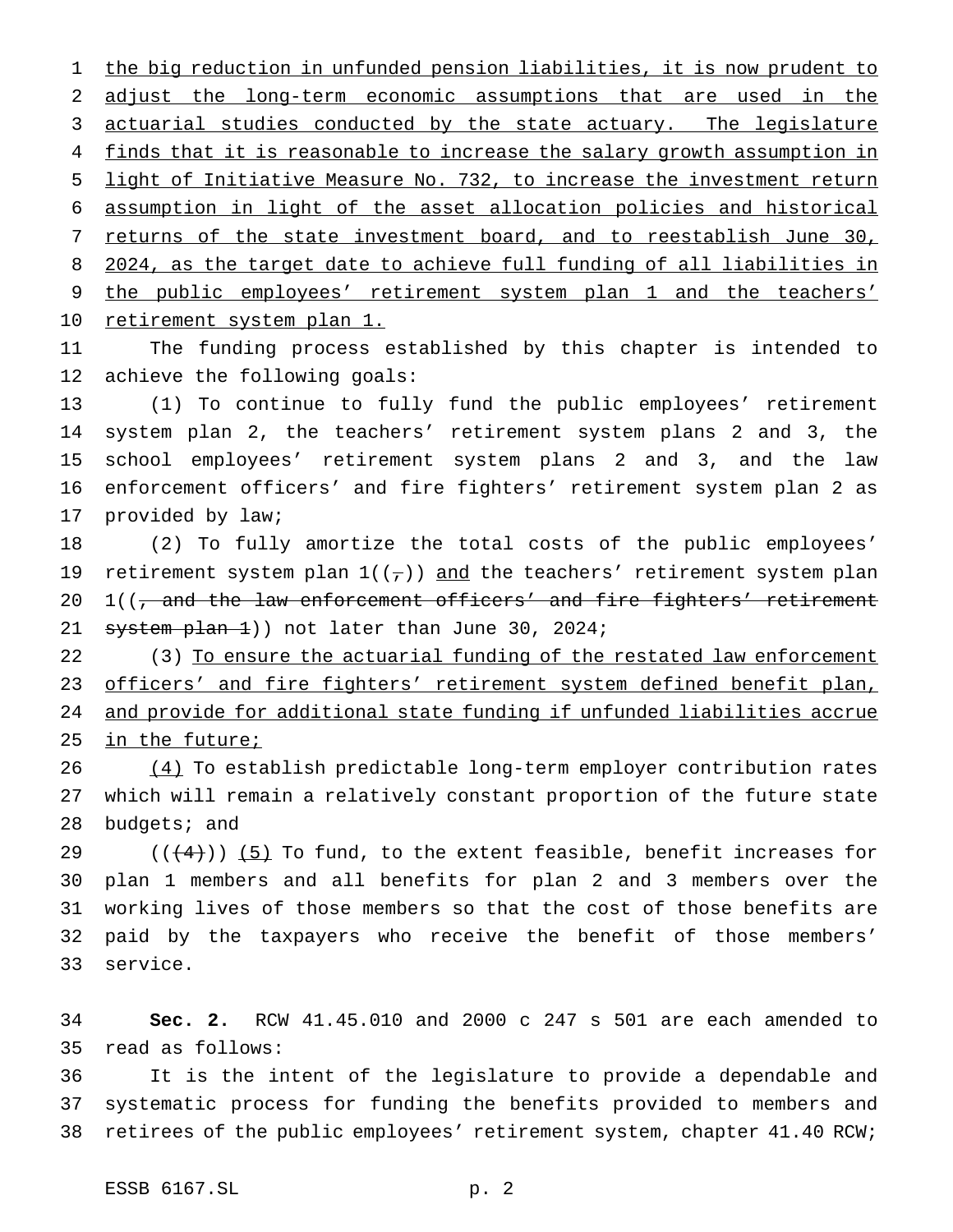1 the teachers' retirement system, chapter 41.32 RCW; the law enforcement 2 officers' and fire fighters' retirement systems, chapters 41.26 and 3 41.26A RCW; the school employees' retirement system, chapter 41.35 RCW; 4 and the Washington state patrol retirement system, chapter 43.43 RCW. 5 The legislature finds that the funding status of the state 6 retirement systems has improved dramatically since 1989. Because of 7 the big reduction in unfunded pension liabilities, it is now prudent to 8 adjust the long-term economic assumptions that are used in the 9 actuarial studies conducted by the state actuary. The legislature 10 finds that it is reasonable to increase the salary growth assumption in 11 light of Initiative Measure No. 732, to increase the investment return 12 assumption in light of the asset allocation policies and historical 13 returns of the state investment board, and to reestablish June 30, 14 2024, as the target date to achieve full funding of all liabilities in 15 the public employees' retirement system plan 1 and the teachers' 16 retirement system plan 1.

17 The funding process established by this chapter is intended to 18 achieve the following goals:

 (1) To continue to fully fund the public employees' retirement system plans 2 and 3, the teachers' retirement system plans 2 and 3, the school employees' retirement system plans 2 and 3, and the law enforcement officers' and fire fighters' retirement system plan 2 as provided by law;

24 (2) To fully amortize the total costs of the public employees' 25 retirement system plan  $1((7))$  and the teachers' retirement system plan 26 1, ((and the law enforcement officers' and fire fighters' retirement 27 system plan 1)) not later than June 30, 2024;

28 (3) To ensure the actuarial funding of the restated law enforcement 29 officers' and fire fighters' retirement system defined benefit plan, 30 and provide for additional state funding if unfunded liabilities accrue 31 in the future;

32 (4) To establish predictable long-term employer contribution rates 33 which will remain a relatively constant proportion of the future state 34 budgets; and

 $((4+))$  (5) To fund, to the extent feasible, benefit increases for plan 1 members and all benefits for plan 2 and 3 members over the working lives of those members so that the cost of those benefits are paid by the taxpayers who receive the benefit of those members' 39 service.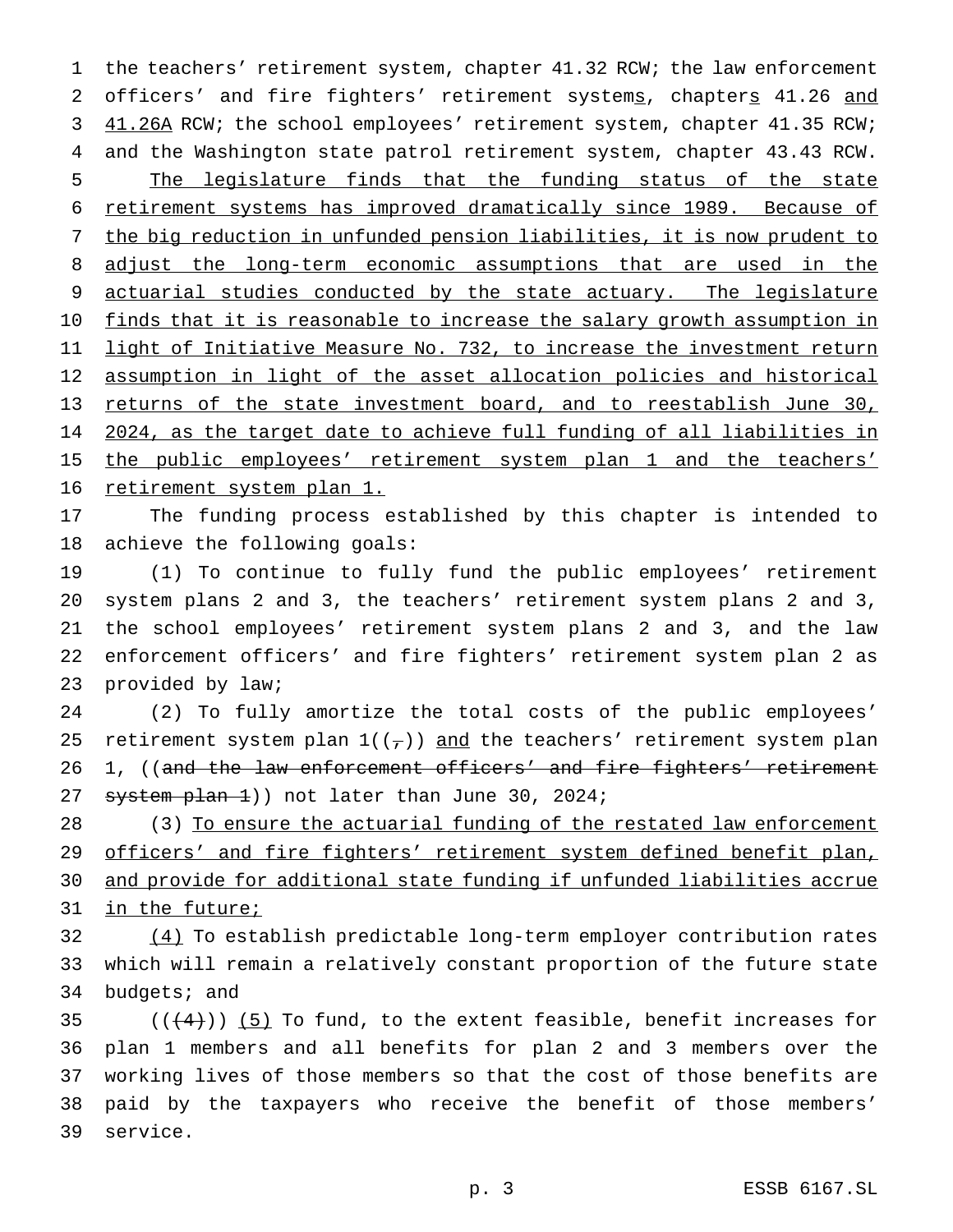**Sec. 3.** RCW 41.45.020 and 1998 c 341 s 402 and 1998 c 283 s 1 are each reenacted and amended to read as follows:

 As used in this chapter, the following terms have the meanings indicated unless the context clearly requires otherwise.

 (1) "Council" means the pension funding council created in RCW 41.45.100.

(2) "Department" means the department of retirement systems.

 (3) "Law enforcement officers' and fire fighters' retirement system 9 ((plan 1" and "law enforcement officers' and fire fighters' retirement 10 system)) plan 2" means the benefits and funding provisions under chapter 41.26 RCW.

12 (4) "Restated law enforcement officers' and fire fighters' retirement system defined benefit plan" means the benefits and funding provisions under chapter 41.26A RCW.

 (5) "Public employees' retirement system plan 1" and "public employees' retirement system plan 2" mean the benefits and funding provisions under chapter 41.40 RCW.

18 (((5)) (6) "Teachers' retirement system plan 1," "teachers' retirement system plan 2," and "teachers' retirement system plan 3" mean the benefits and funding provisions under chapter 41.32 RCW.

 $((+6))$   $(7)$  "School employees' retirement system plan 2" and "school employees' retirement system plan 3" mean the benefits and funding provisions under chapter 41.35 RCW.

 $((+7))$   $(8)$  "Washington state patrol retirement system" means the retirement benefits provided under chapter 43.43 RCW.

 $((+8))$   $(9)$  "Unfunded liability" means the unfunded actuarial accrued liability of a retirement system.

 $((+9))$   $(10)$  "Actuary" or "state actuary" means the state actuary employed under chapter 44.44 RCW.

30  $((+10))$   $(11)$  "State retirement systems" means the retirement systems listed in RCW 41.50.030.

32 ((<del>(11) "Work group" means the pension funding work group created in</del> 33 RCW 41.45.120.)

 (12) "Classified employee" means a member of the Washington school employees' retirement system plan 2 or plan 3 as defined in RCW 41.35.010.

 (13) "Teacher" means a member of the teachers' retirement system as defined in RCW 41.32.010(15).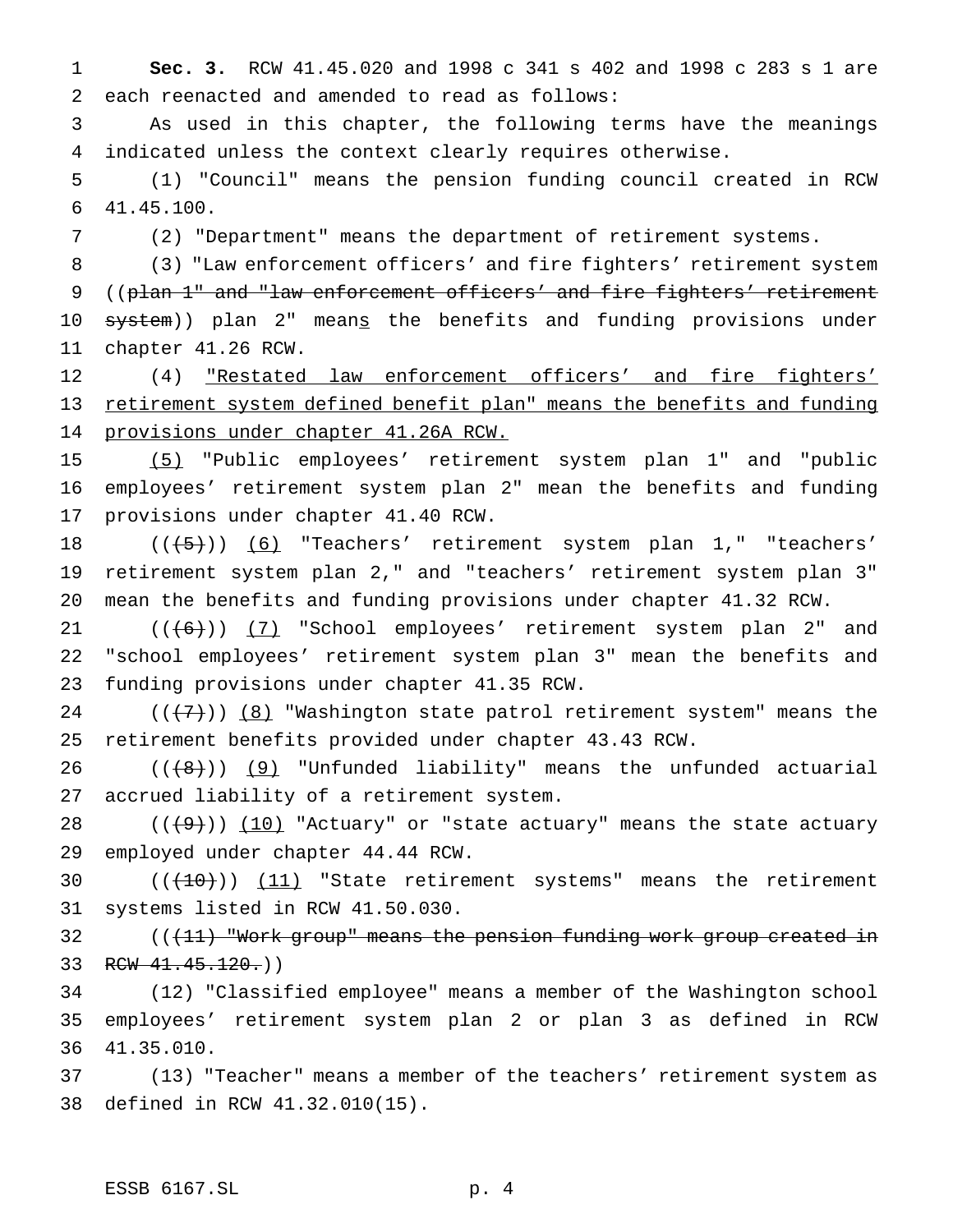**Sec. 4.** RCW 41.45.020 and 2000 c 247 s 502 are each amended to read as follows:

 As used in this chapter, the following terms have the meanings indicated unless the context clearly requires otherwise.

 (1) "Council" means the pension funding council created in RCW 41.45.100.

(2) "Department" means the department of retirement systems.

 (3) "Law enforcement officers' and fire fighters' retirement system 9 ((plan 1" and "law enforcement officers' and fire fighters' retirement 10 <del>system</del>)) plan 2" mean<u>s</u> the benefits and funding provisions under chapter 41.26 RCW.

12 (4) "Restated law enforcement officers' and fire fighters' retirement system defined benefit plan" means the benefits and funding provisions under chapter 41.26A RCW.

 (5) "Public employees' retirement system plan 1," "public employees' retirement system plan 2," and "public employees' retirement system plan 3" mean the benefits and funding provisions under chapter 41.40 RCW.

19 (((5)) (6) "Teachers' retirement system plan 1," "teachers' retirement system plan 2," and "teachers' retirement system plan 3" mean the benefits and funding provisions under chapter 41.32 RCW.

 $((+6))$   $(7)$  "School employees' retirement system plan 2" and "school employees' retirement system plan 3" mean the benefits and funding provisions under chapter 41.35 RCW.

 $((+7))$   $(8)$  "Washington state patrol retirement system" means the retirement benefits provided under chapter 43.43 RCW.

 $((\{8\})$  (9) "Unfunded liability" means the unfunded actuarial accrued liability of a retirement system.

 $((+9))$   $(10)$  "Actuary" or "state actuary" means the state actuary employed under chapter 44.44 RCW.

31  $((+10))$   $(11)$  "State retirement systems" means the retirement systems listed in RCW 41.50.030.

33 (((11) "Work group" means the pension funding work group created in 34 RCW 41.45.120.)

 (12) "Classified employee" means a member of the Washington school employees' retirement system plan 2 or plan 3 as defined in RCW 41.35.010.

 (13) "Teacher" means a member of the teachers' retirement system as defined in RCW 41.32.010(15).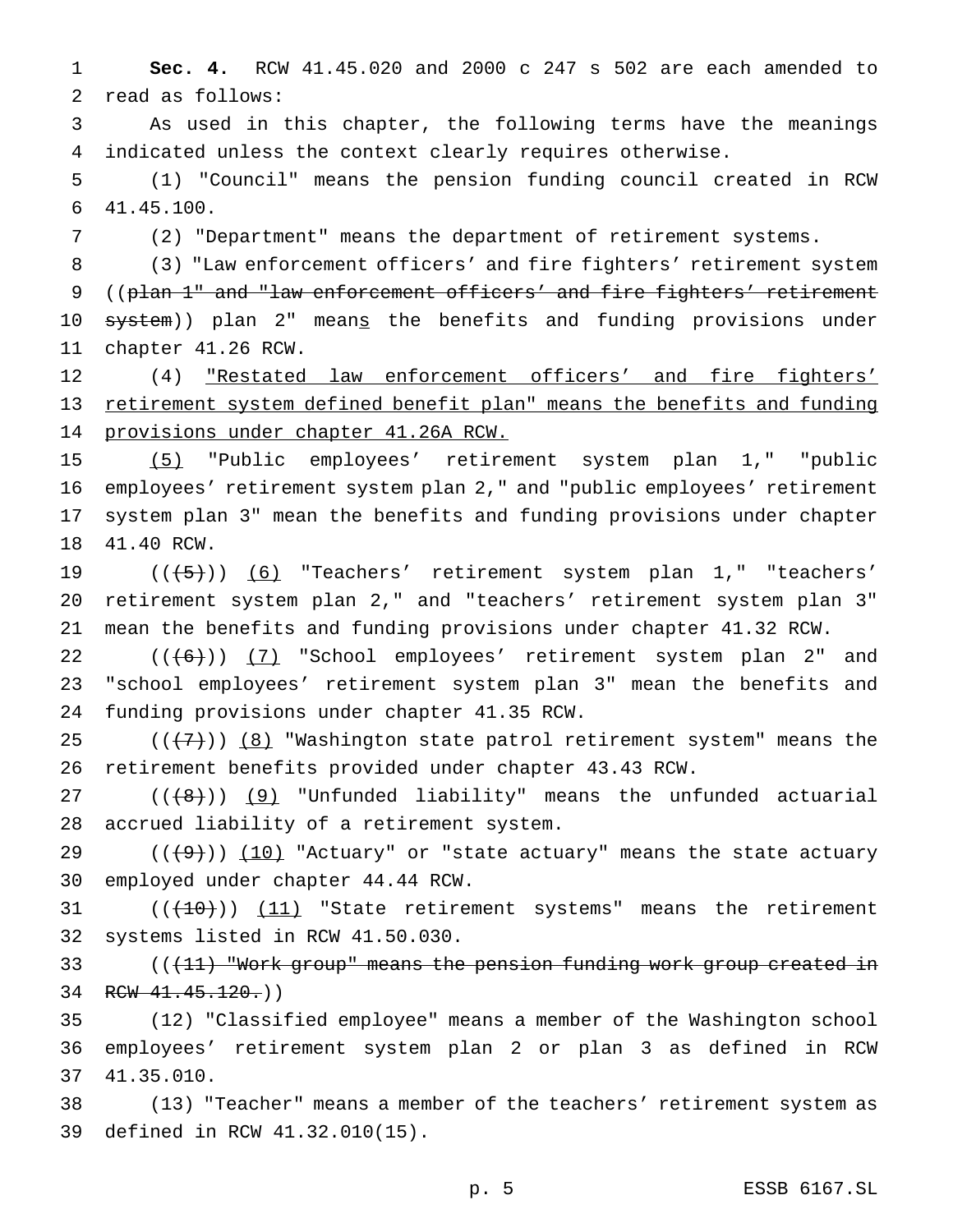1 **Sec. 5.** RCW 41.45.030 and 1995 c 233 s 1 are each amended to read 2 as follows:

3 (1) Beginning ((September)) April 1, ((1995)) 2004, and every (( $t$ wo)) <u>four</u> years thereafter, the state actuary shall submit to the council information regarding the experience and financial condition of each state retirement system. The council shall review this and such other information as it may require.

8 (2) By ((December)) May 31, ((1995)) 2004, and every ((two)) four 9 years thereafter, the council, by affirmative vote of ((five)) four 10 councilmembers, ((shall)) may adopt changes to the ((following)) long-11 term economic assumptions ( $\div$ 

12  $(a)$  Growth in system membership;

13 (b) Growth in salaries, exclusive of merit or longevity increases; 14 (c) Growth in inflation; and

15 (d) Investment rate of return)) established in section 6 of this 16 act. Any changes adopted by the council shall be subject to revision 17 by the legislature.

18 The council shall ((work)) consult with the ((department of 19 retirement systems, the state actuary, ) economic and revenue forecast 20 supervisor and the executive director of the state investment board, 21 and shall consider long-term historical averages, in ((developing)) 22 reviewing possible changes to the economic assumptions.

23 (3) The assumptions ((adopted)) and the asset value smoothing 24 technique established in section 6 of this act, as modified in the 25 future by the council or legislature, shall be used by the state 26 actuary in conducting all actuarial studies of the state retirement 27 systems, including actuarial fiscal notes under RCW 44.44.040. The 28 assumptions shall also be used for the administration of benefits under 29 the retirement plans listed in RCW 41.45.020, pursuant to timelines and 30 conditions established by department rules.

31 NEW SECTION. **Sec. 6.** A new section is added to chapter 41.45 RCW 32 to read as follows:

33 (1) Beginning July 1, 2001, the following long-term economic 34 assumptions shall be used by the state actuary for the purposes of RCW 35 41.45.030:

36 (a) The growth in inflation assumption shall be 3.5 percent;

37 (b) The growth in salaries assumption, exclusive of merit or 38 longevity increases, shall be 4.5 percent;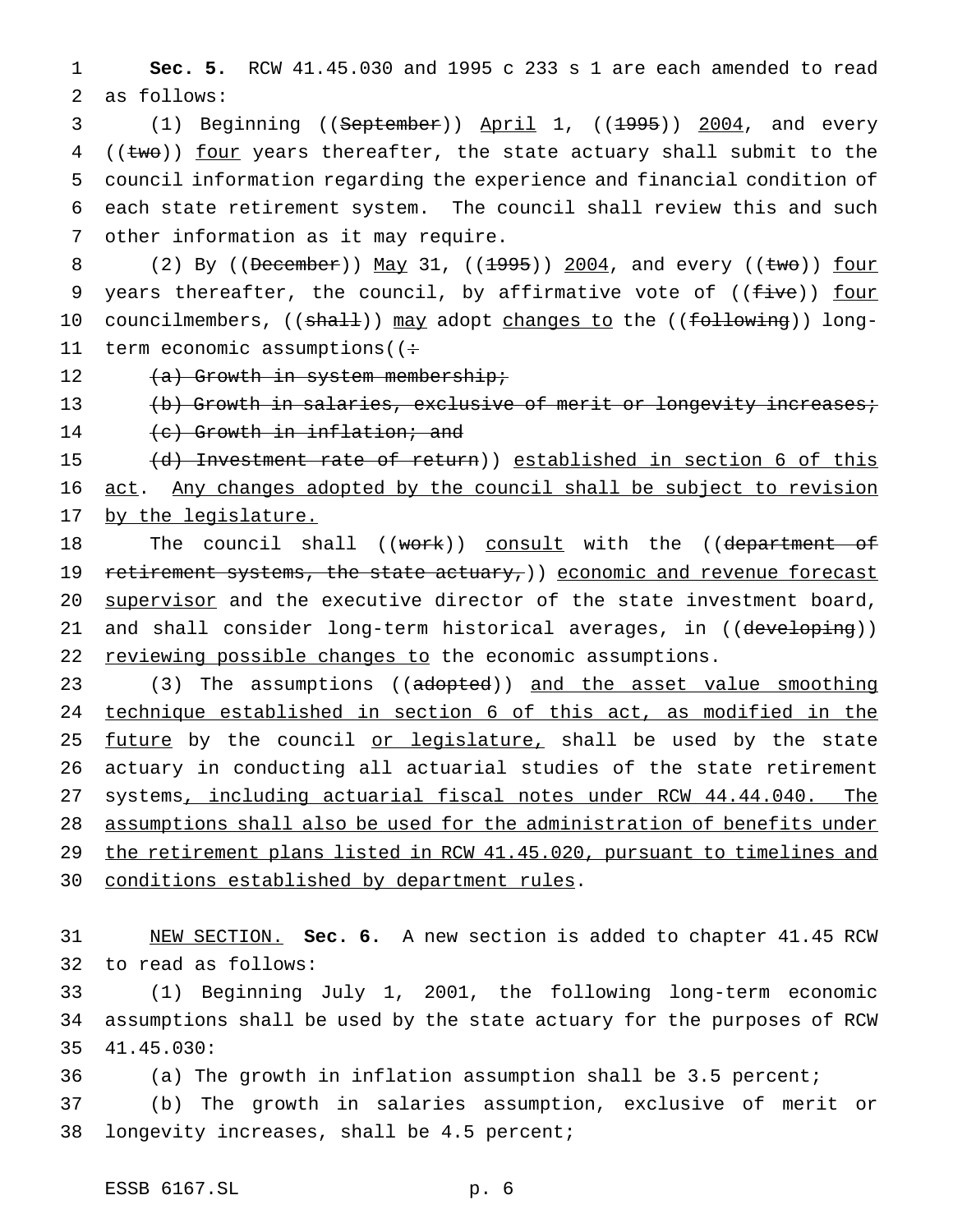(c) The investment rate of return assumption shall be 8 percent; and

 (d) The growth in system membership assumption shall be 1.25 percent for the public employees' retirement system, the school employees' retirement system, and the law enforcement officers' and fire fighters' retirement system. The assumption shall be .90 percent for the teachers' retirement system.

 (2) Beginning with actuarial studies done after July 1, 2001, changes to plan asset values that vary from the long-term investment rate of return assumption shall be recognized over a four-year period. Beginning April 1, 2004, the council, by affirmative vote of four councilmembers, may adopt changes to this asset value smoothing technique. Any changes adopted by the council shall be subject to revision by the legislature.

 **Sec. 7.** RCW 41.45.050 and 1998 c 341 s 403 are each amended to read as follows:

 (1) Employers of members of the public employees' retirement system, the teachers' retirement system, the school employees' retirement system, and the Washington state patrol retirement system shall make contributions to those systems based on the rates 21 established in RCW 41.45.060, section 9 of this act, and 41.45.070.

 (2) The state shall make contributions to the law enforcement 23 officers' and fire fighters' retirement system plan 2 based on the 24 rates established in RCW 41.45.060, section 9 of this act, and 41.45.070. The state treasurer shall transfer the required contributions each month on the basis of salary data provided by the department.

28 (3) The state shall ensure the systematic actuarial funding of the 29 restated law enforcement officers' and fire fighters' retirement system defined benefit plan in the manner provided by chapter 41.26A RCW.

31 (4) The department shall bill employers, and the state shall make contributions to the law enforcement officers' and fire fighters' 33 retirement system plan 2, using the combined rates established in RCW 41.45.060, section 9 of this act, and 41.45.070 regardless of the level 35 of ((pension funding)) appropriation provided in the biennial budget. Any member of an affected retirement system may, by mandamus or other appropriate proceeding, require the transfer and payment of funds as directed in this section.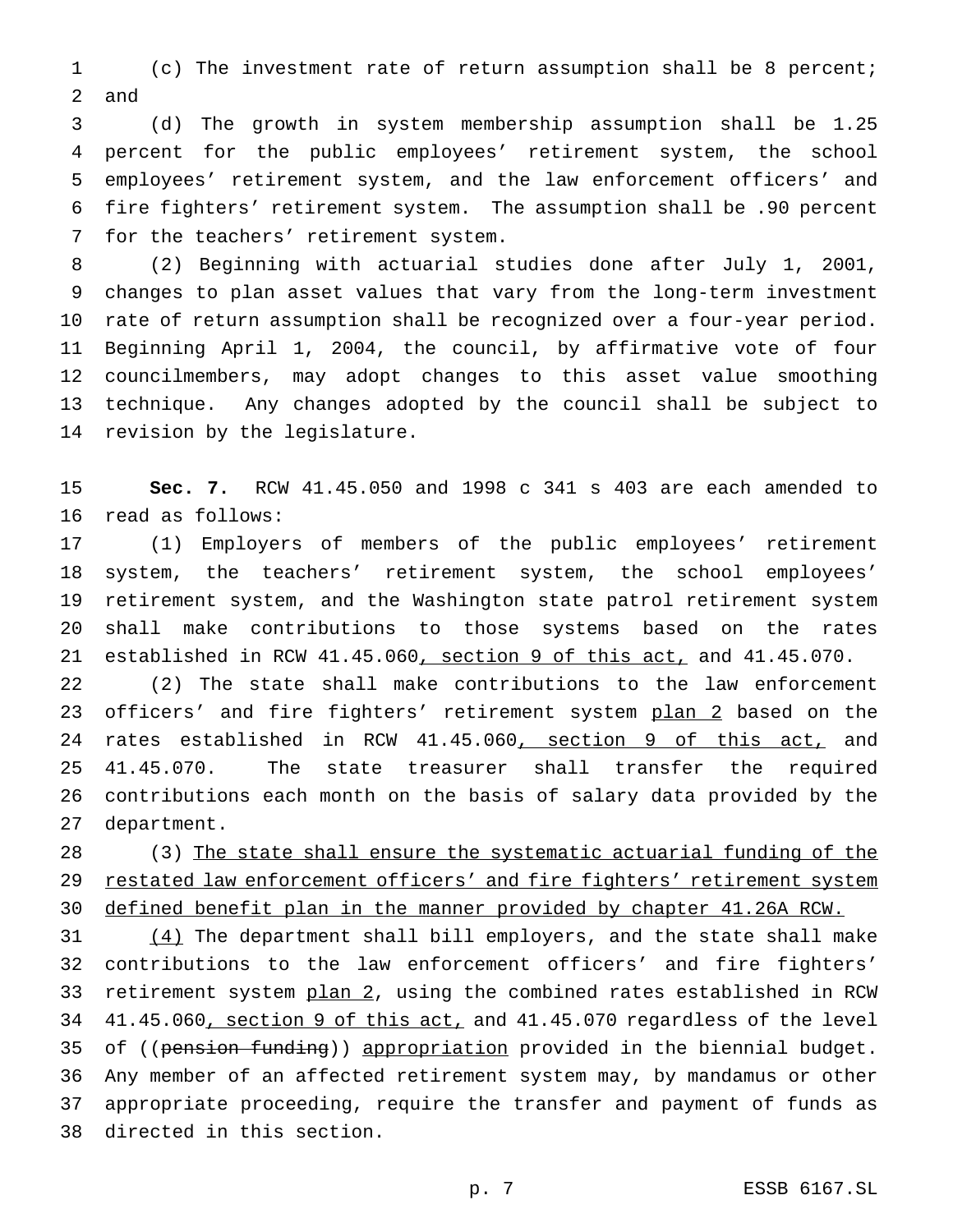1 (((4))) (5) The contributions received for the public employees' retirement system shall be allocated between the public employees' retirement system plan 1 fund and public employees' retirement system plan 2 fund as follows: The contributions necessary to fully fund the public employees' retirement system plan 2 employer contribution required by RCW 41.40.650 shall first be deposited in the public employees' retirement system plan 2 fund. All remaining public employees' retirement system employer contributions shall be deposited in the public employees' retirement system plan 1 fund.

 $((+5))$  (6) The contributions received for the teachers' retirement system shall be allocated between the plan 1 fund and the combined plan 2 and plan 3 fund as follows: The contributions necessary to fully fund the combined plan 2 and plan 3 employer contribution shall first be deposited in the combined plan 2 and plan 3 fund. All remaining teachers' retirement system employer contributions shall be deposited in the plan 1 fund.

 $((+6))$   $(7)$  The contributions received for the school employees' retirement system shall be allocated between the public employees' retirement system plan 1 fund and the school employees' retirement system combined plan 2 and plan 3 fund as follows: The contributions necessary to fully fund the combined plan 2 and plan 3 employer contribution shall first be deposited in the combined plan 2 and plan 3 fund. All remaining school employees' retirement system employer contributions shall be deposited in the public employees' retirement system plan 1 fund.

 $((+7))$   $(8)$  The contributions received ((under RCW 41.26.450)) for 27 the law enforcement officers' and fire fighters' retirement system plan 28 2 shall be ((allocated between the law enforcement officers' and fire 29 fighters' retirement system plan 1 and the law enforcement officers' and fire fighters' retirement system plan 2 fund as follows: The 31 contributions necessary to fully fund the law enforcement officers' and fire fighters' retirement system plan 2 employer contributions shall be 33 first)) deposited in the law enforcement officers' and fire fighters' 34 retirement system plan 2 fund. ((All remaining law enforcement officers' and fire fighters' retirement system employer contributions shall be deposited in the law enforcement officers' and fire fighters' 37 retirement system plan 1 fund.))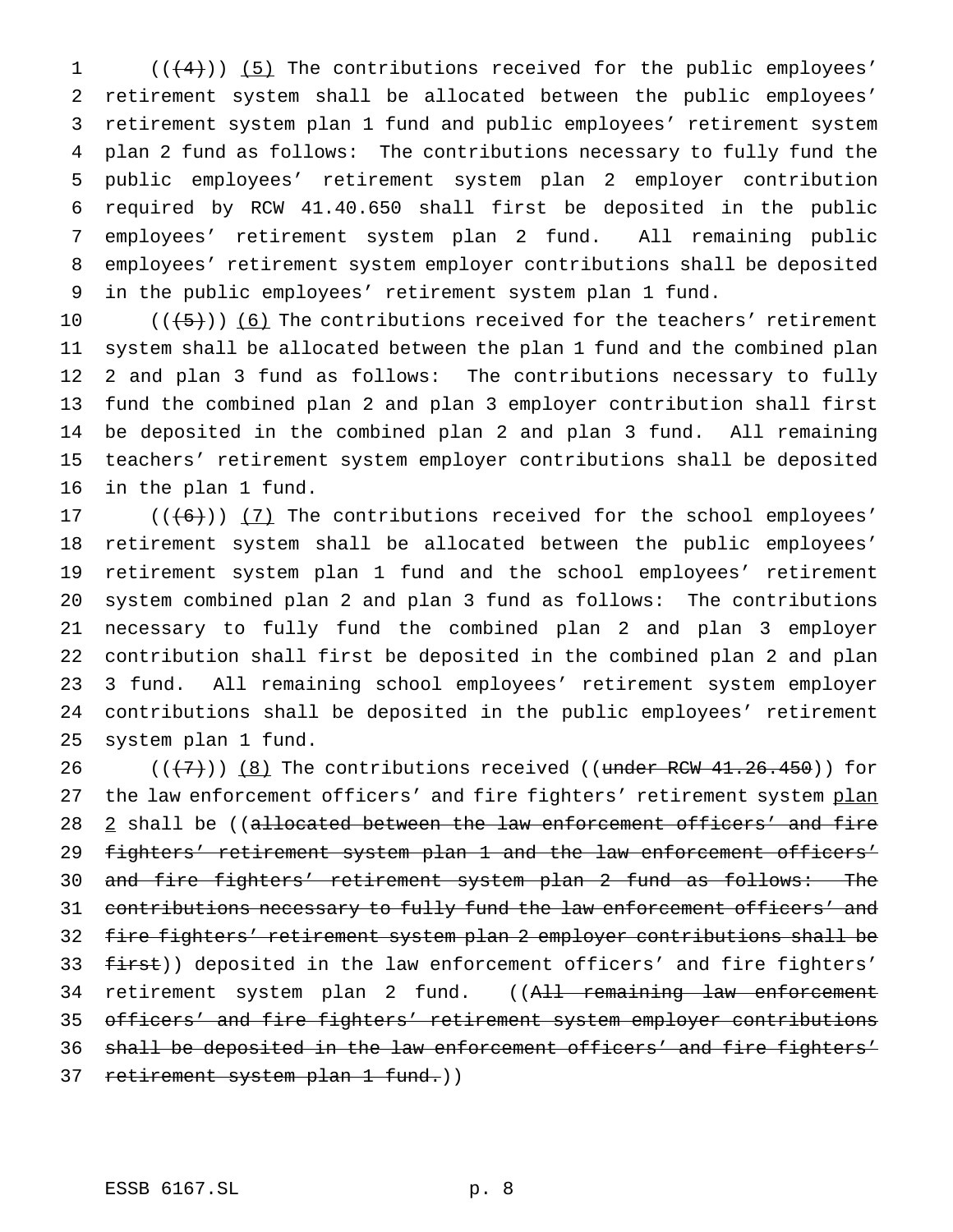**Sec. 8.** RCW 41.45.050 and 2000 c 247 s 503 are each amended to read as follows:

 (1) Employers of members of the public employees' retirement system, the teachers' retirement system, the school employees' retirement system, and the Washington state patrol retirement system shall make contributions to those systems based on the rates 7 established in RCW 41.45.060, section 9 of this act, and 41.45.070.

 (2) The state shall make contributions to the law enforcement 9 officers' and fire fighters' retirement system plan 2 based on the 10 rates established in RCW 41.45.060, section 9 of this act, and 41.45.070. The state treasurer shall transfer the required contributions each month on the basis of salary data provided by the department.

 (3) The state shall ensure the systematic actuarial funding of the 15 restated law enforcement officers' and fire fighters' retirement system defined benefit plan in the manner provided by chapter 41.26A RCW.

17 (4) The department shall bill employers, and the state shall make contributions to the law enforcement officers' and fire fighters' 19 retirement system plan 2, using the combined rates established in RCW 41.45.060, section 9 of this act, and 41.45.070 regardless of the level 21 of ((pension funding)) appropriation provided in the biennial budget. Any member of an affected retirement system may, by mandamus or other appropriate proceeding, require the transfer and payment of funds as directed in this section.

 $((+4))$   $(5)$  The contributions received for the public employees' retirement system shall be allocated between the public employees' retirement system plan 1 fund and the public employees' retirement system combined plan 2 and plan 3 fund as follows: The contributions necessary to fully fund the public employees' retirement system combined plan 2 and plan 3 employer contribution shall first be deposited in the public employees' retirement system combined plan 2 and plan 3 fund. All remaining public employees' retirement system employer contributions shall be deposited in the public employees' retirement system plan 1 fund.

 $((+5))$  (6) The contributions received for the teachers' retirement system shall be allocated between the plan 1 fund and the combined plan 2 and plan 3 fund as follows: The contributions necessary to fully fund the combined plan 2 and plan 3 employer contribution shall first be deposited in the combined plan 2 and plan 3 fund. All remaining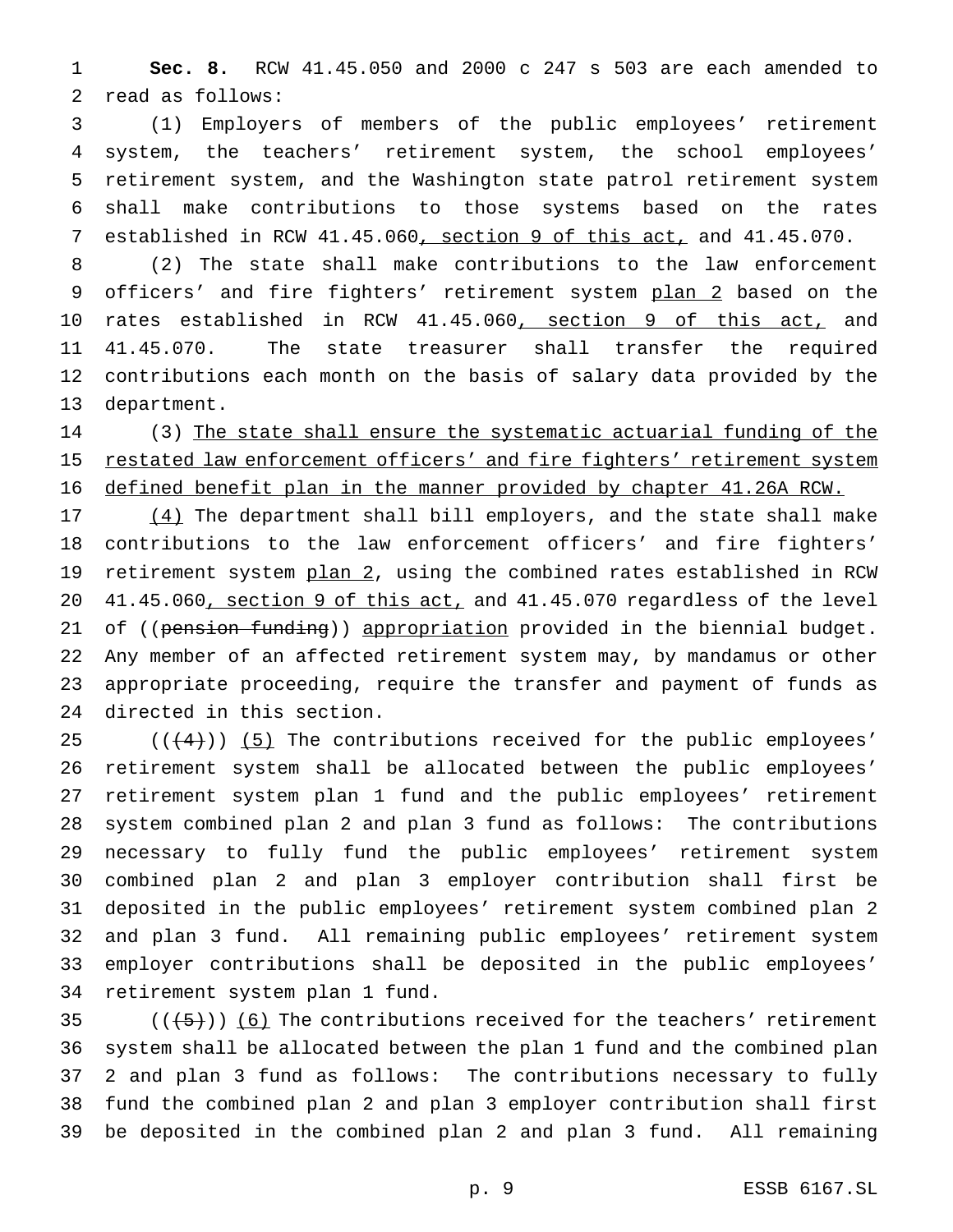teachers' retirement system employer contributions shall be deposited in the plan 1 fund.

 ( $(\overline{6})$ ) (7) The contributions received for the school employees' retirement system shall be allocated between the public employees' retirement system plan 1 fund and the school employees' retirement system combined plan 2 and plan 3 fund as follows: The contributions necessary to fully fund the combined plan 2 and plan 3 employer contribution shall first be deposited in the combined plan 2 and plan 3 fund. All remaining school employees' retirement system employer contributions shall be deposited in the public employees' retirement system plan 1 fund.

  $((+7))$   $(8)$  The contributions received ((under RCW 41.45.060, 41.45.061, and 41.45.067)) for the law enforcement officers' and fire 14 fighters' retirement system plan 2 shall be ((allocated between the law enforcement officers' and fire fighters' retirement system plan 1 and 16 the law enforcement officers' and fire fighters' retirement system plan 17 2 fund as follows: The contributions necessary to fully fund the law enforcement officers' and fire fighters' retirement system plan 2 19 employer contributions shall be first)) deposited in the law enforcement officers' and fire fighters' retirement system plan 2 fund. 21 ((All remaining law enforcement officers' and fire fighters' retirement 22 system employer contributions shall be deposited in the law enforcement 23 officers' and fire fighters' retirement system plan 1 fund.))

 NEW SECTION. **Sec. 9.** A new section is added to chapter 41.45 RCW to read as follows:

 (1) The basic employer and state contribution rates, and plan 2 member contribution rates, are changed to reflect the 1999 combined actuarial valuation studies conducted by the office of the state actuary, adjusted solely for the changes in the long-term economic assumptions contained in section 6 of this act, and for the reestablishment of the June 30, 2024, target date for funding all plan 1 liabilities.

 Beginning July 1, 2001, the following employer contribution rates shall be charged:

 (a) 1.54 percent for the public employees' retirement system; and (b) 2.70 percent for the law enforcement officers' and fire fighters' retirement system plan 2.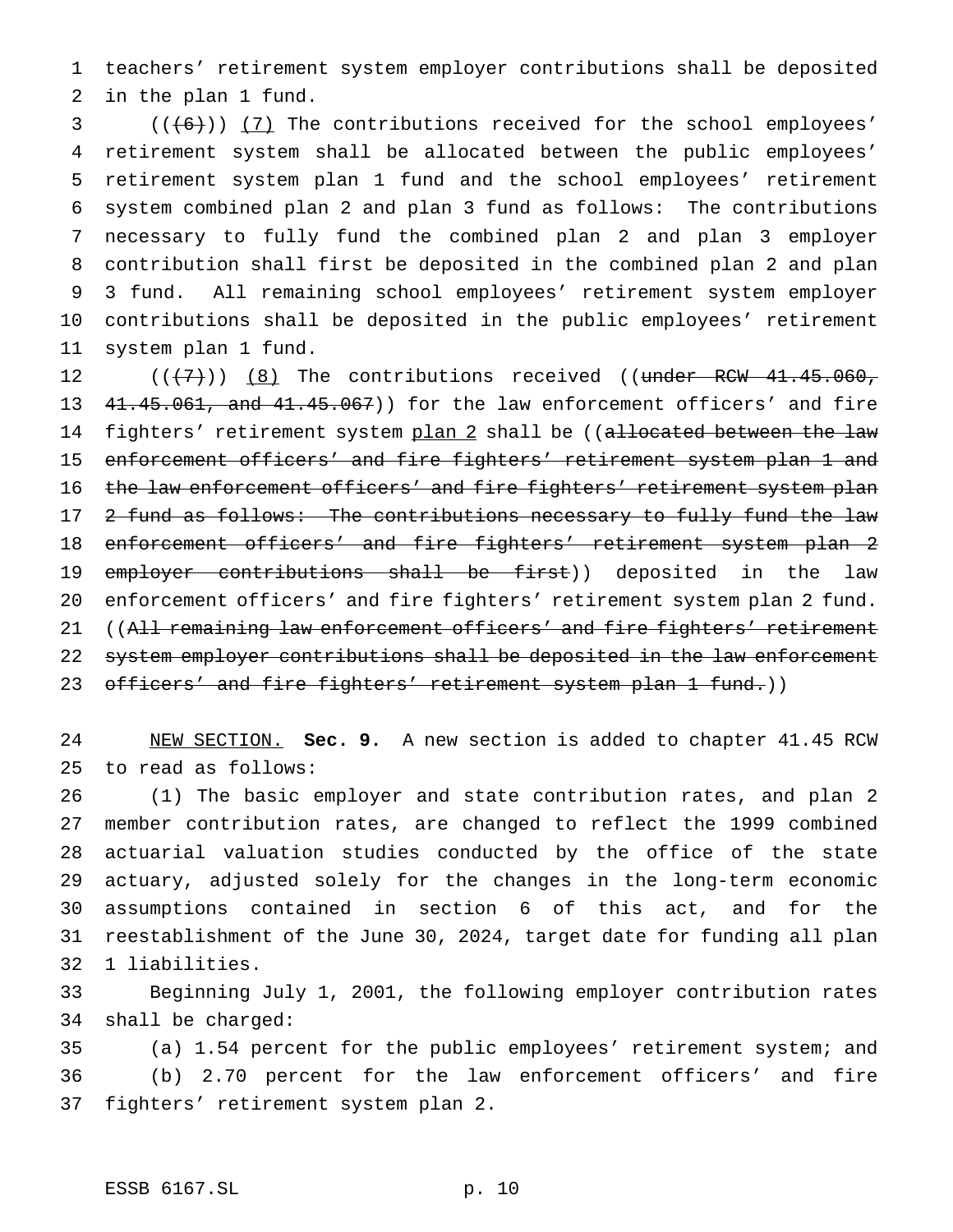(2) Beginning July 1, 2001, the basic state contribution rate for the law enforcement officers' and fire fighters' retirement system plan 2 shall be 1.80 percent.

 (3) Beginning September 1, 2001, the following employer contribution rates shall be charged:

 (a) 1.54 percent for the school employees' retirement system; and (b) 2.75 percent for the teachers' retirement system.

 (4) Beginning July 1, 2001, the following member contribution rates shall be charged:

 (a) 0.88 percent for the public employees' retirement system plan 2; and

 (b) 4.50 percent for the law enforcement officers' and fire fighters' retirement system plan 2.

 (5) Beginning September 1, 2001, the following member contribution rates shall be charged:

 (a) 0.88 percent for the school employees' retirement system plan 2; and

(b) 1.23 percent for the teachers' retirement system plan 2.

 (6) The contribution rates in this section shall be collected through June 30, 2003.

 **Sec. 10.** RCW 41.45.060 and 2000 2nd sp.s. c 1 s 905 and 2000 c 247 s 504 are each reenacted and amended to read as follows:

 (1) The state actuary shall provide actuarial valuation results 24 based on the economic assumptions and asset value smoothing technique 25 included in section 6 of this act or adopted by the council under RCW 41.45.030 or section 6 of this act.

27 (2) Not later than September 30, ((1998)) 2002, and every two years 28 thereafter, consistent with the economic assumptions and asset value 29 smoothing technique included in section 6 of this act or adopted under 30 RCW 41.45.030 or section 6 of this act, the council shall adopt and may make changes to:

 (a) A basic state contribution rate for the law enforcement 33 officers' and fire fighters' retirement system plan 2;

 (b) Basic employer contribution rates for the public employees' retirement system, the teachers' retirement system, and the Washington 36 state patrol retirement system ((to be used in the ensuing biennial 37 period)); and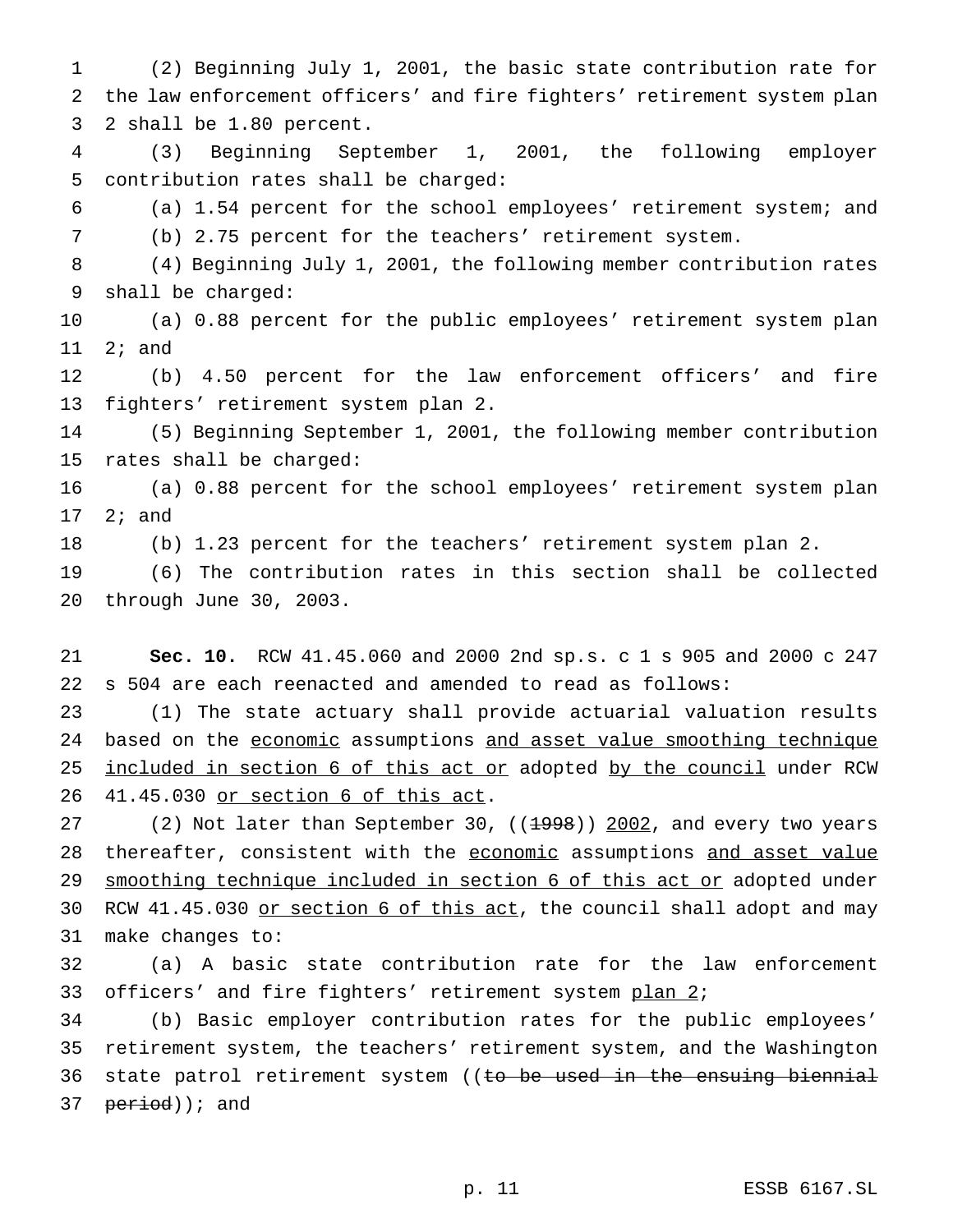(c) A basic employer contribution rate for the school employees' retirement system for funding both that system and the public employees' retirement system plan 1.

 ((For the 1999-2001 fiscal biennium, the rates adopted by the council shall be effective for the period designated in section 902, chapter 1, Laws of 2000 2nd sp. sess. and RCW 41.45.0602.)) The contribution rates adopted by the council shall be subject to revision by the legislature.

 (3) The employer and state contribution rates adopted by the council shall be the level percentages of pay that are needed:

 (a) To fully amortize the total costs of the public employees' 12 retirement system plan 1, the teachers' retirement system plan 1, ((the 13 <del>law enforcement officers' and fire fighters' retirement system plan</del> 14  $\pm$ , and the unfunded liability of the Washington state patrol 15 retirement system not later than June 30, 2024((<del>, except as provided in</del> 16 subsection (5) of this section));

 (b) To also continue to fully fund the public employees' retirement system plans 2 and 3, the teachers' retirement system plans 2 and 3, the school employees' retirement system plans 2 and 3, and the law enforcement officers' and fire fighters' retirement system plan 2 in accordance with RCW 41.45.061, 41.45.067, and this section; and

 (c) For the law enforcement officers' and fire fighters' system plan 2 the rate charged to employers, except as provided in RCW 41.26.450, shall be thirty percent of the cost of the retirement system and the rate charged to the state shall be twenty percent of the cost of the retirement system.

 (4) The aggregate actuarial cost method shall be used to calculate a combined plan 2 and 3 employer contribution rate.

29 (5) ((An amount equal to the amount of extraordinary investment gains as defined in RCW 41.31.020 shall be used to shorten the amortization period for the public employees' retirement system plan 1 32 and the teachers' retirement system plan 1.

33  $(6)$ )) The council shall immediately notify the directors of the office of financial management and department of retirement systems of 35 the state and employer contribution rates adopted. The rates shall be effective for the ensuing biennial period, subject to any legislative 37 modifications.

38  $((+7))$  (6) The director of the department of retirement systems 39 shall collect the rates established in section 9 of this act through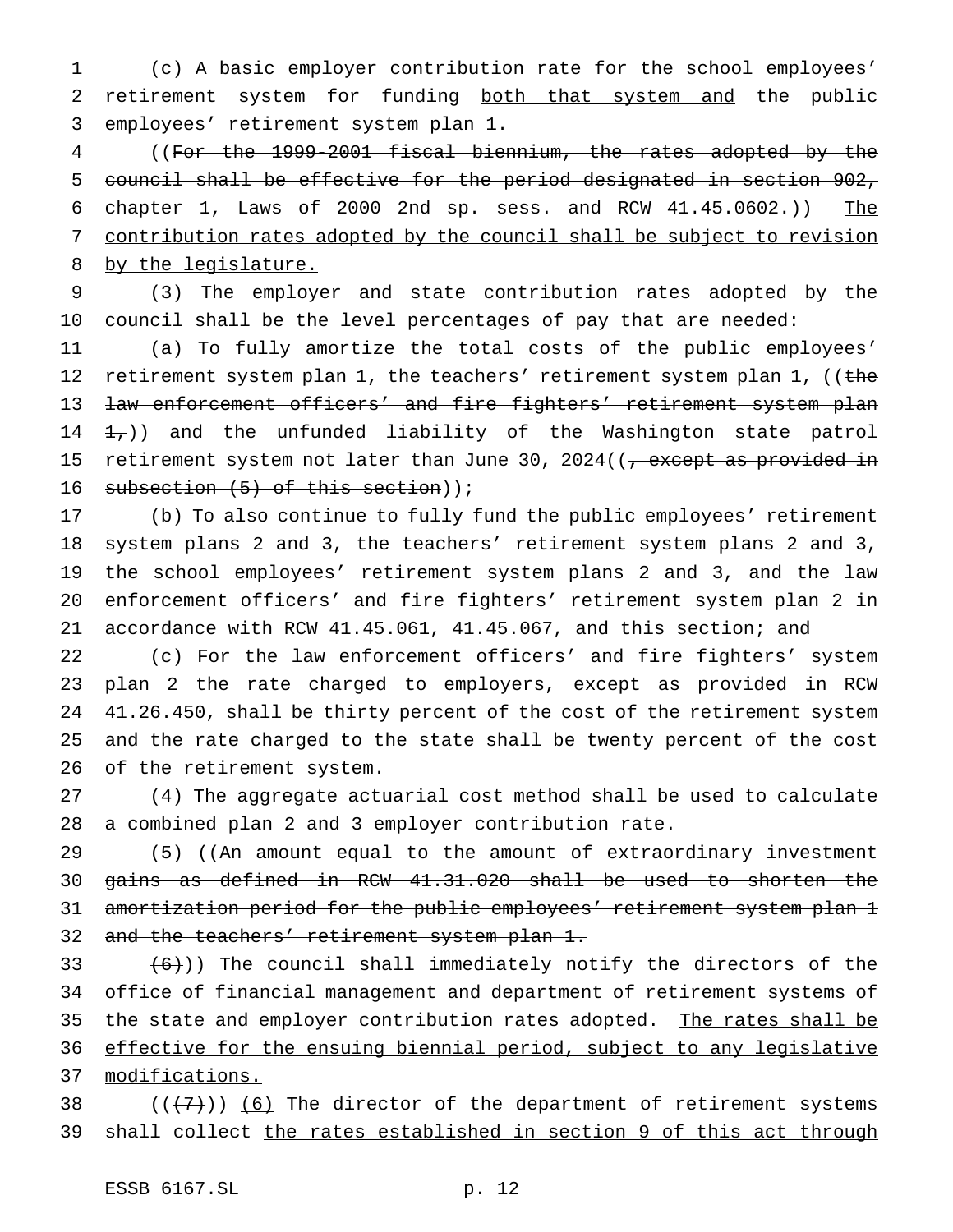1 June 30, 2003. Thereafter, the director shall collect those rates adopted by the council. The rates established in section 9 of this 3 act, or by the council, shall be subject to revision by the council.

NEW SECTION. **Sec. 11.** RCW 41.45.0602 is decodified.

 **Sec. 12.** RCW 41.45.061 and 2000 c 230 s 2 are each amended to read as follows:

 (1) The required contribution rate for members of the plan 2 teachers' retirement system shall be fixed at the rates in effect on July 1, 1996, subject to the following:

 (a) Beginning September 1, 1997, except as provided in (b) of this subsection, the employee contribution rate shall not exceed the 12 employer plan 2 and 3 rates adopted under RCW 41.45.060, section 9 of 13 this act, and 41.45.070 for the teachers' retirement system;

 (b) In addition, the employee contribution rate for plan 2 shall be increased by fifty percent of the contribution rate increase caused by any plan 2 benefit increase passed after July 1, 1996;

 (c) In addition, the employee contribution rate for plan 2 shall not be increased as a result of any distributions pursuant to section 309, chapter 341, Laws of 1998 and RCW 41.31A.020.

 (2) The required contribution rate for members of the school employees' retirement system plan 2 shall equal the school employees' retirement system employer plan 2 and 3 contribution rate adopted under 23 RCW 41.45.060, section 9 of this act, and 41.45.070, except as provided in subsection (3) of this section.

 (3) The employee contribution rate for plan 2 shall not be increased as a result of any distributions pursuant to RCW 41.31A.020 and 41.31A.030.

 (4) The required plan 2 and 3 contribution rates for employers 29 shall be adopted in the manner described in RCW 41.45.060, section 9 of this act, and RCW 41.45.070.

 **Sec. 13.** RCW 41.45.061 and 2000 c 247 s 506 and 2000 c 230 s 2 are each reenacted and amended to read as follows:

 (1) The required contribution rate for members of the plan 2 teachers' retirement system shall be fixed at the rates in effect on July 1, 1996, subject to the following: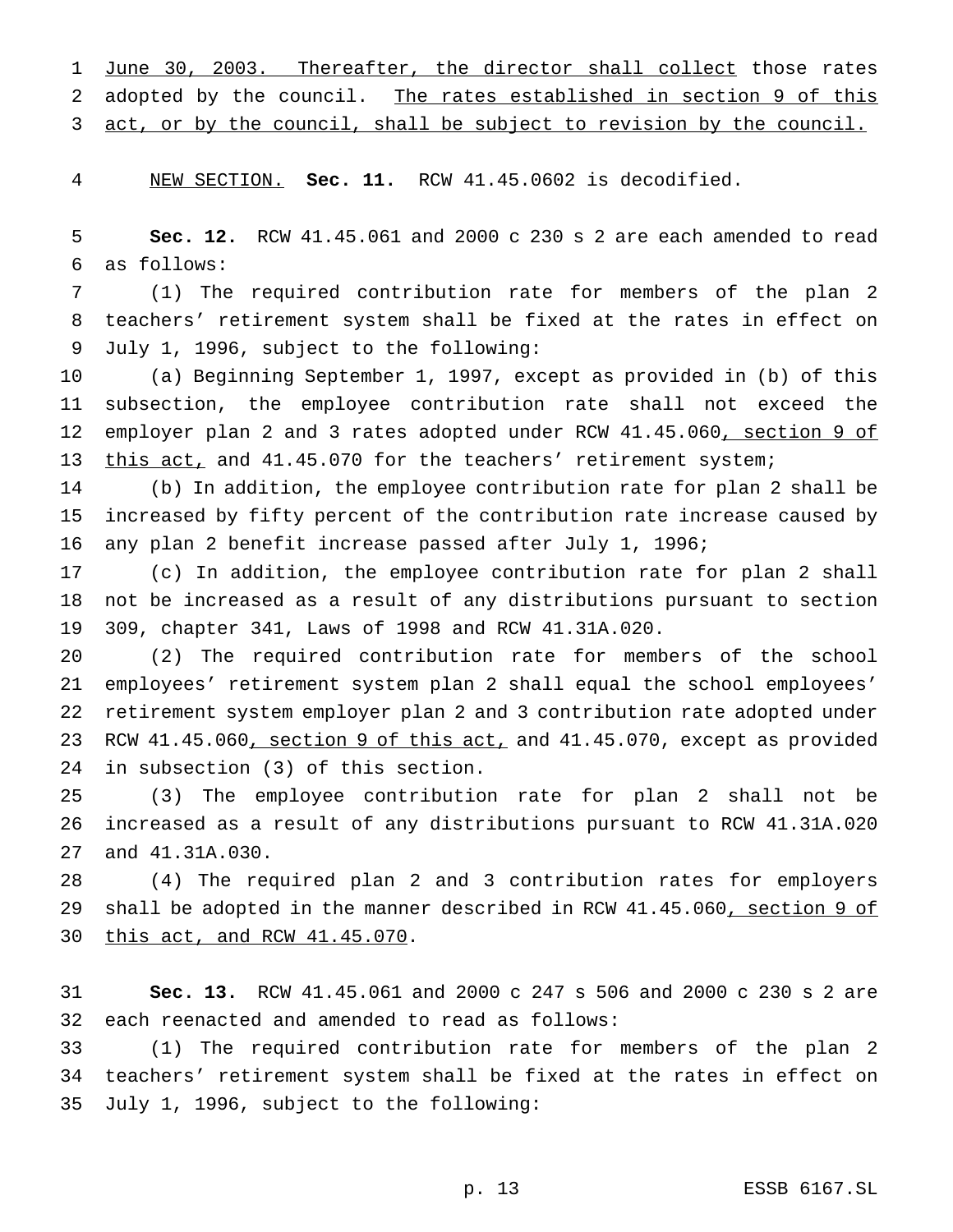(a) Beginning September 1, 1997, except as provided in (b) of this subsection, the employee contribution rate shall not exceed the employer plan 2 and 3 rates adopted under RCW 41.45.060, section 9 of 4 this act, and 41.45.070 for the teachers' retirement system;

 (b) In addition, the employee contribution rate for plan 2 shall be increased by fifty percent of the contribution rate increase caused by any plan 2 benefit increase passed after July 1, 1996;

 (c) In addition, the employee contribution rate for plan 2 shall not be increased as a result of any distributions pursuant to section 309, chapter 341, Laws of 1998 and RCW 41.31A.020.

 (2) The required contribution rate for members of the school employees' retirement system plan 2 shall equal the school employees' retirement system employer plan 2 and 3 contribution rate adopted under 14 RCW 41.45.060, section 9 of this act, and 41.45.070, except as provided in subsection (5) of this section.

 (3) The required contribution rate for members of the public employees' retirement system plan 2 shall be set at the same rate as the employer combined plan 2 and plan 3 rate.

 (4) The required contribution rate for members of the law enforcement officers' and fire fighters' retirement system plan 2 shall be set at fifty percent of the cost of the retirement system.

 (5) The employee contribution rates for plan 2 under subsections (3) and (4) of this section shall not include any increase as a result of any distributions pursuant to RCW 41.31A.020 and 41.31A.030.

 (6) The required plan 2 and 3 contribution rates for employers 26 shall be adopted in the manner described in RCW 41.45.060, section 9 of this act, and 41.45.070.

 **Sec. 14.** RCW 41.45.067 and 2000 c 247 s 507 are each amended to read as follows:

 (1) Any increase in the contribution rate required as the result of a failure of the state or of an employer to make any contribution required by this section shall be borne in full by the state or by that employer not making the contribution.

 (2) The director shall notify all employers of any pending adjustment in the required contribution rate and such pending adjustment in the required contribution rate and any increase shall be announced at least thirty days prior to the effective date of the change.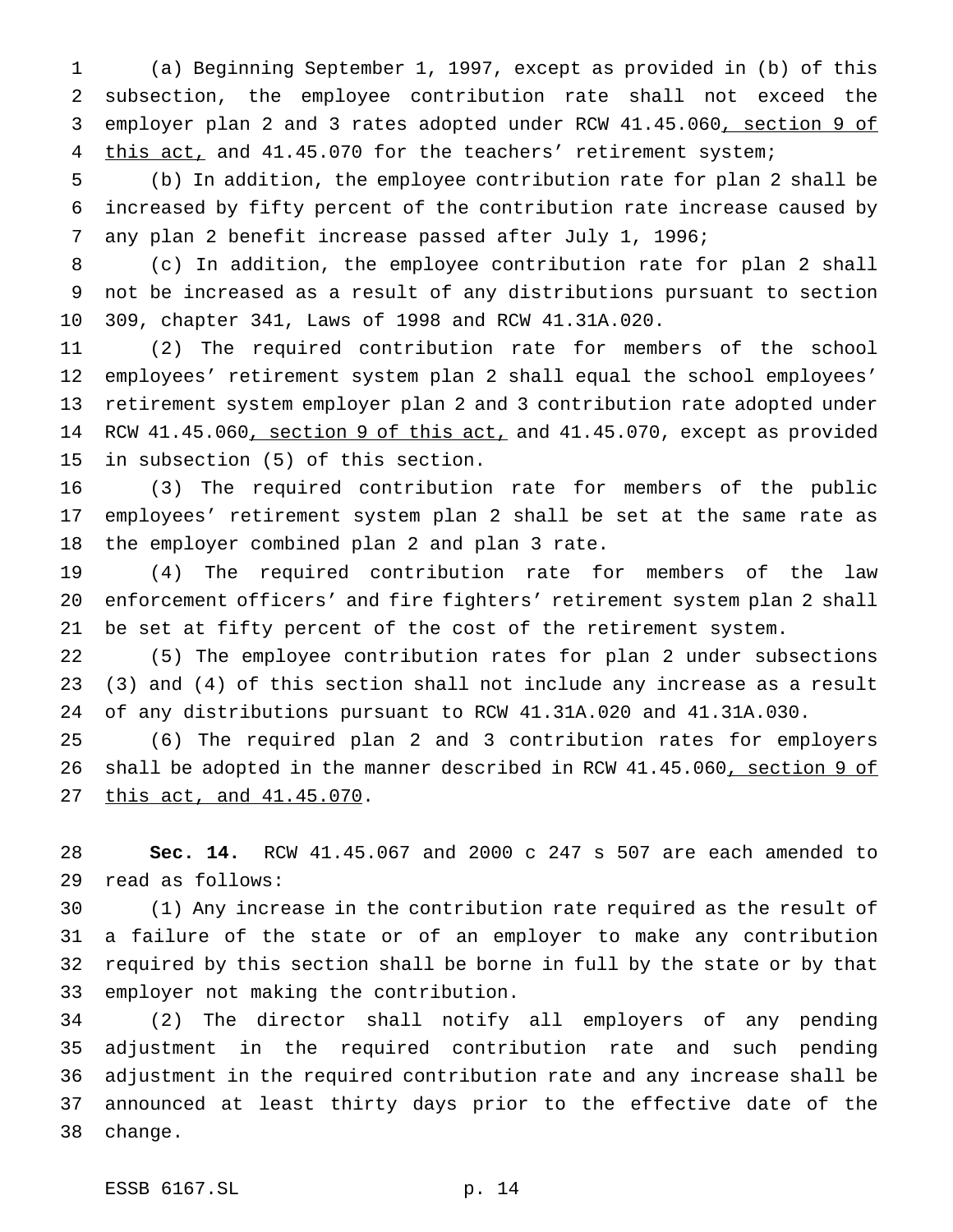(3) Members' contributions required by RCW 41.45.060 and 41.45.061 shall be deducted from the members' compensation each payroll period. The members' contribution and the employers' contribution shall be remitted directly to the department within fifteen days following the end of the calendar month during which the payroll period ends.

 (4) The state's contribution required for the law enforcement officers' and fire fighters' retirement system plan 2 shall be transferred to the appropriate fund from the total contributions 9 transferred by the state treasurer under RCW ((41.45.060 and 10 41.45.070) 41.45.050.

 **Sec. 15.** RCW 41.45.070 and 1998 c 340 s 10 and 1998 c 341 s 406 are each reenacted and amended to read as follows:

 (1) In addition to the basic employer contribution rate established 14 in RCW 41.45.060 or section 9 of this act, the department shall also charge employers of public employees' retirement system, teachers' retirement system, school employees' retirement system, or Washington state patrol retirement system members an additional supplemental rate to pay for the cost of additional benefits, if any, granted to members of those systems. Except as provided in subsection (6) and (7) of this section, the supplemental contribution rates required by this section shall be calculated by the state actuary and shall be charged regardless of language to the contrary contained in the statute which authorizes additional benefits.

 (2) In addition to the basic state contribution rate established in 25 RCW 41.45.060 or section 9 of this act for the law enforcement 26 officers' and fire fighters' retirement system plan 2, the department shall also establish a supplemental rate to pay for the cost of additional benefits, if any, granted to members of the law enforcement 29 officers' and fire fighters' retirement system plan 2. Except as provided in subsection (6) of this section, this supplemental rate shall be calculated by the state actuary and the state treasurer shall transfer the additional required contributions regardless of language to the contrary contained in the statute which authorizes the additional benefits.

 (3) The supplemental rate charged under this section to fund benefit increases provided to active members of the public employees' 37 retirement system plan 1, the teachers' retirement system plan 1, ((the law enforcement officers' and fire fighters' retirement system plan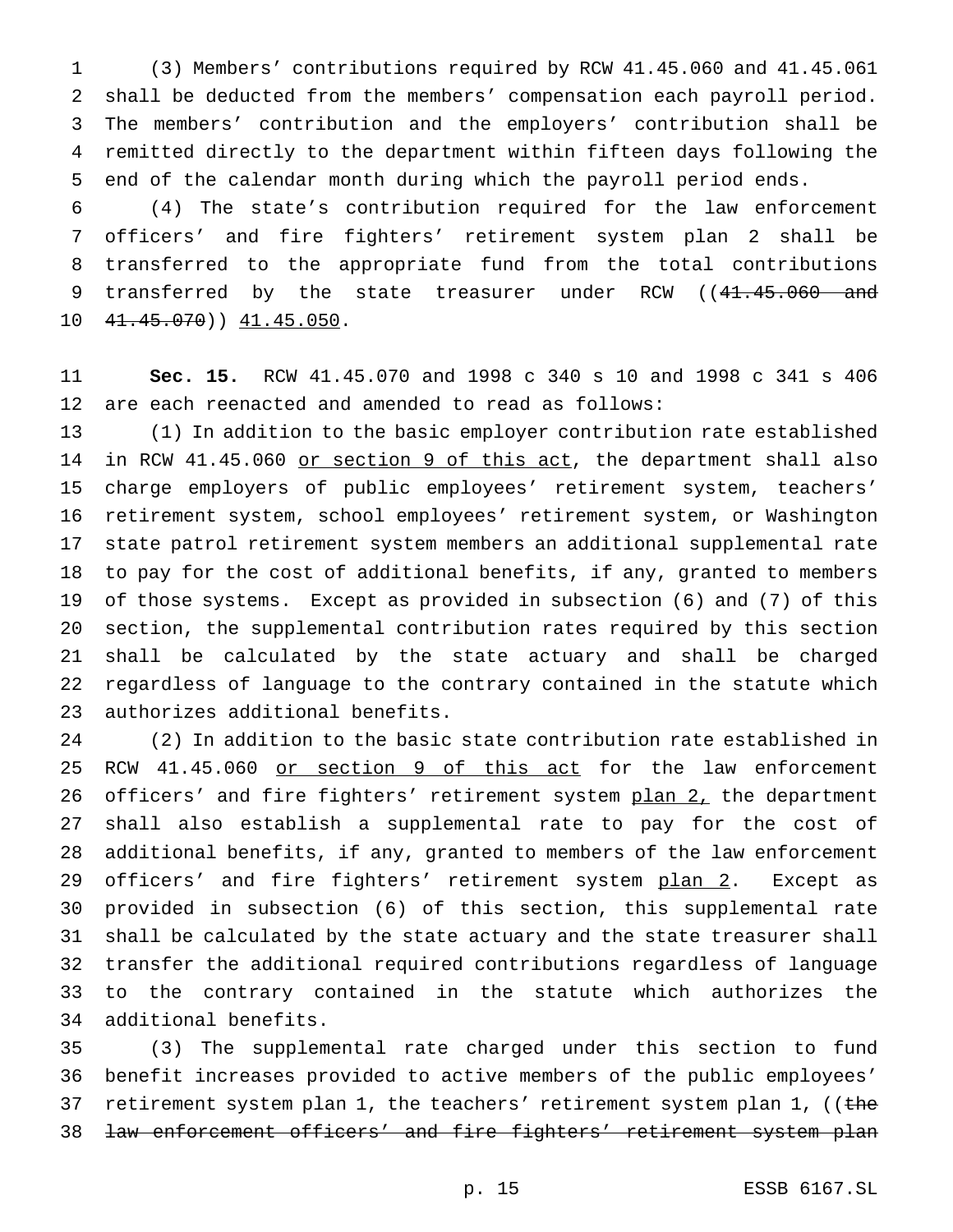$1 +$ )) and Washington state patrol retirement system, shall be calculated as the level percentage of all members' pay needed to fund the cost of the benefit not later than June 30, 2024.

 (4) The supplemental rate charged under this section to fund benefit increases provided to active and retired members of the public employees' retirement system plan 2, the teachers' retirement system plan 2 and plan 3, the school employees' retirement system plan 2 and plan 3, or the law enforcement officers' and fire fighters' retirement system plan 2, shall be calculated as the level percentage of all members' pay needed to fund the cost of the benefit, as calculated under RCW 41.40.650 or 41.26.450, respectively.

 (5) The supplemental rate charged under this section to fund postretirement adjustments which are provided on a nonautomatic basis to current retirees shall be calculated as the percentage of pay needed to fund the adjustments as they are paid to the retirees. The supplemental rate charged under this section to fund automatic postretirement adjustments for active or retired members of the public employees' retirement system plan 1 and the teachers' retirement system plan 1 shall be calculated as the level percentage of pay needed to fund the cost of the automatic adjustments not later than June 30, 2024.

 (6) A supplemental rate shall not be charged to pay for the cost of additional benefits granted to members pursuant to chapter 340, Laws of 1998.

 (7) A supplemental rate shall not be charged to pay for the cost of additional benefits granted to members pursuant to chapter 41.31A RCW; section 309, chapter 341, Laws of 1998; or section 701, chapter 341, Laws of 1998.

 **Sec. 16.** RCW 41.45.070 and 2000 c 247 s 505 are each amended to read as follows:

 (1) In addition to the basic employer contribution rate established 32 in RCW 41.45.060 or section 9 of this act, the department shall also charge employers of public employees' retirement system, teachers' retirement system, school employees' retirement system, or Washington state patrol retirement system members an additional supplemental rate to pay for the cost of additional benefits, if any, granted to members of those systems. Except as provided in subsections (6) and (7) of this section, the supplemental contribution rates required by this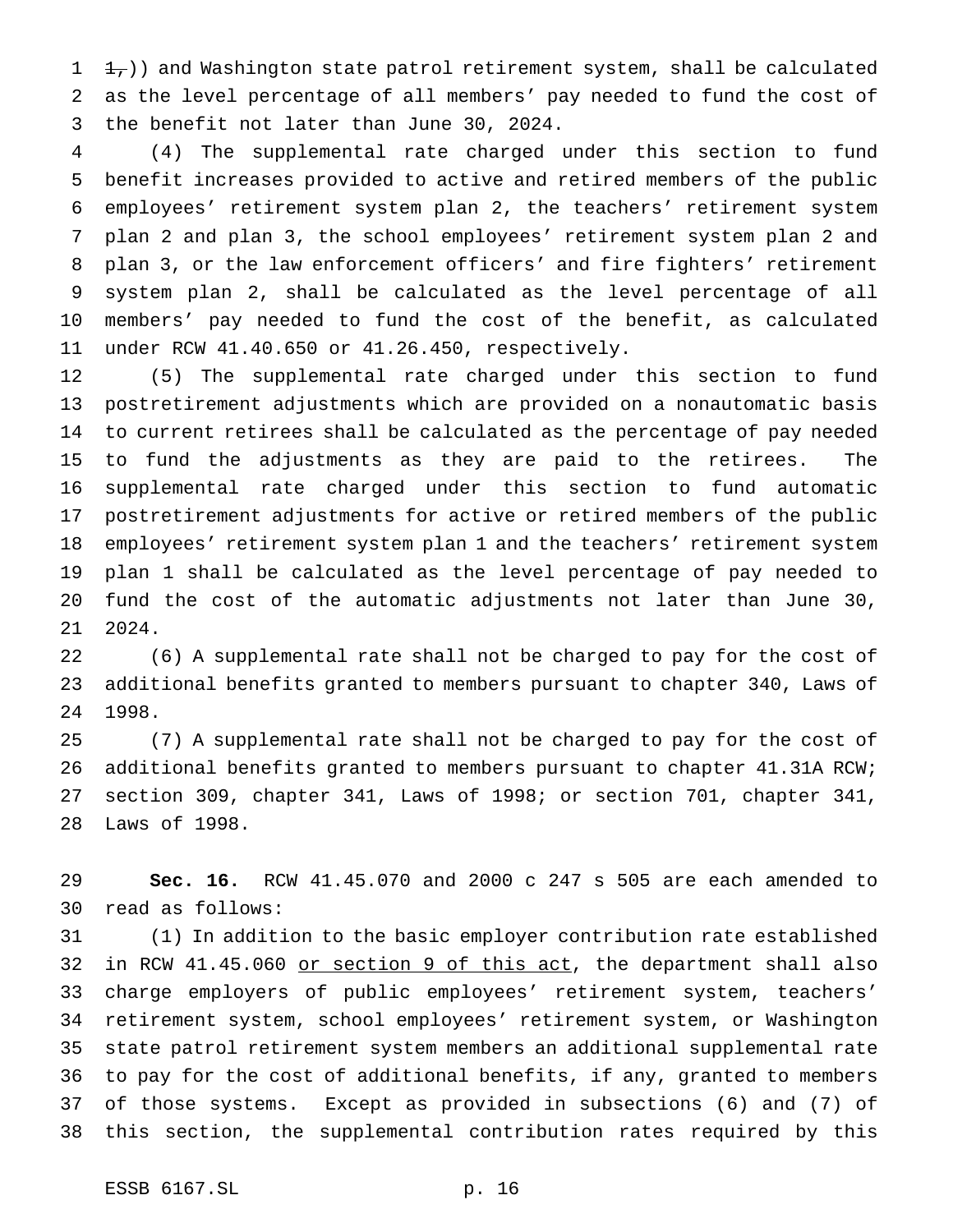section shall be calculated by the state actuary and shall be charged regardless of language to the contrary contained in the statute which authorizes additional benefits.

 (2) In addition to the basic state contribution rate established in RCW 41.45.060 or section 9 of this act for the law enforcement officers' and fire fighters' retirement system plan 2, the department shall also establish a supplemental rate to pay for the cost of additional benefits, if any, granted to members of the law enforcement 9 officers' and fire fighters' retirement system plan 2. Except as provided in subsection (6) of this section, this supplemental rate shall be calculated by the state actuary and the state treasurer shall transfer the additional required contributions regardless of language to the contrary contained in the statute which authorizes the additional benefits.

 (3) The supplemental rate charged under this section to fund benefit increases provided to active members of the public employees' 17 retirement system plan 1, the teachers' retirement system plan 1, ((the 18 law enforcement officers' and fire fighters' retirement system plan  $\pm$ , ) and Washington state patrol retirement system, shall be calculated as the level percentage of all members' pay needed to fund the cost of the benefit not later than June 30, 2024.

 (4) The supplemental rate charged under this section to fund benefit increases provided to active and retired members of the public employees' retirement system plan 2 and plan 3, the teachers' retirement system plan 2 and plan 3, the school employees' retirement system plan 2 and plan 3, or the law enforcement officers' and fire fighters' retirement system plan 2, shall be calculated as the level percentage of all members' pay needed to fund the cost of the benefit, as calculated under RCW 41.45.060, 41.45.061, or 41.45.067.

 (5) The supplemental rate charged under this section to fund postretirement adjustments which are provided on a nonautomatic basis to current retirees shall be calculated as the percentage of pay needed to fund the adjustments as they are paid to the retirees. The supplemental rate charged under this section to fund automatic postretirement adjustments for active or retired members of the public employees' retirement system plan 1 and the teachers' retirement system plan 1 shall be calculated as the level percentage of pay needed to fund the cost of the automatic adjustments not later than June 30, 2024.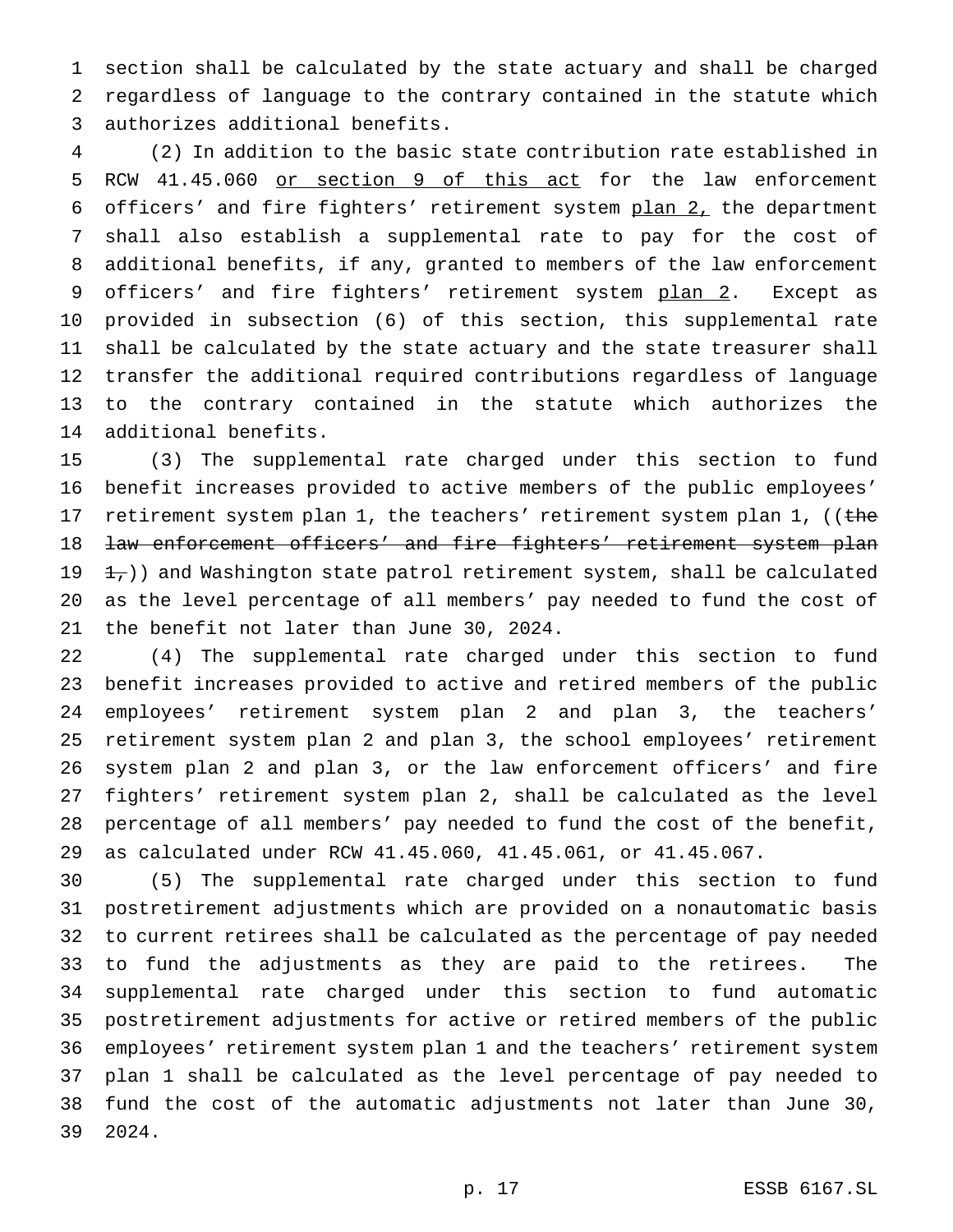1 (6) A supplemental rate shall not be charged to pay for the cost of 2 additional benefits granted to members pursuant to chapter 340, Laws of 3 1998.

 (7) A supplemental rate shall not be charged to pay for the cost of additional benefits granted to members pursuant to chapter 41.31A RCW; section 309, chapter 341, Laws of 1998; or section 701, chapter 341, Laws of 1998.

8 **Sec. 17.** RCW 41.45.080 and 1989 c 273 s 8 are each amended to read 9 as follows:

 In addition to the basic and supplemental employer contributions 11 required by RCW 41.45.060, section 9 of this act, and 41.45.070, the department may also require additional employer contributions as provided by law.

# 14 \*Sec. 18. RCW 41.45.120 and <sup>1998</sup> <sup>c</sup> <sup>283</sup> <sup>s</sup> <sup>4</sup> are each amended to 15 read as follows:

16 (1) ((A pension funding work group is hereby created. The work 17 group shall consist of one staff member selected by the executive head 18 or chairperson of each of the following agencies or committees:

19 (a) Department of retirement systems;

20 (b) Office of financial management;

21 (c) State investment board;

22 (d) Ways and means committee of the senate;

23 (e) Appropriations committee of the house of representatives; and

24 (f) Economic and revenue forecast council.

25  $(2)$  The state actuary shall make available to the work group 26 information related to economic assumptions and contribution rates.

27 (3)) The ((pension funding work group)) office of the state 28 actuary shall provide staff support to the pension funding council( $(-\frac{1}{\sqrt{2}})$ 29 Meetings of the pension funding work group may be called by any member 30 of the group for the purpose of assisting the pension funding council, 31 reviewing actuarial valuations of the state retirement systems, 32 reviewing economic assumptions, or for any other purpose which may 33 assist the pension funding council)). The council may also retain 34 independent actuarial advice, to be retained with the assistance of the 35 department, and paid by the department from the fund established in RCW 36 41.50.110.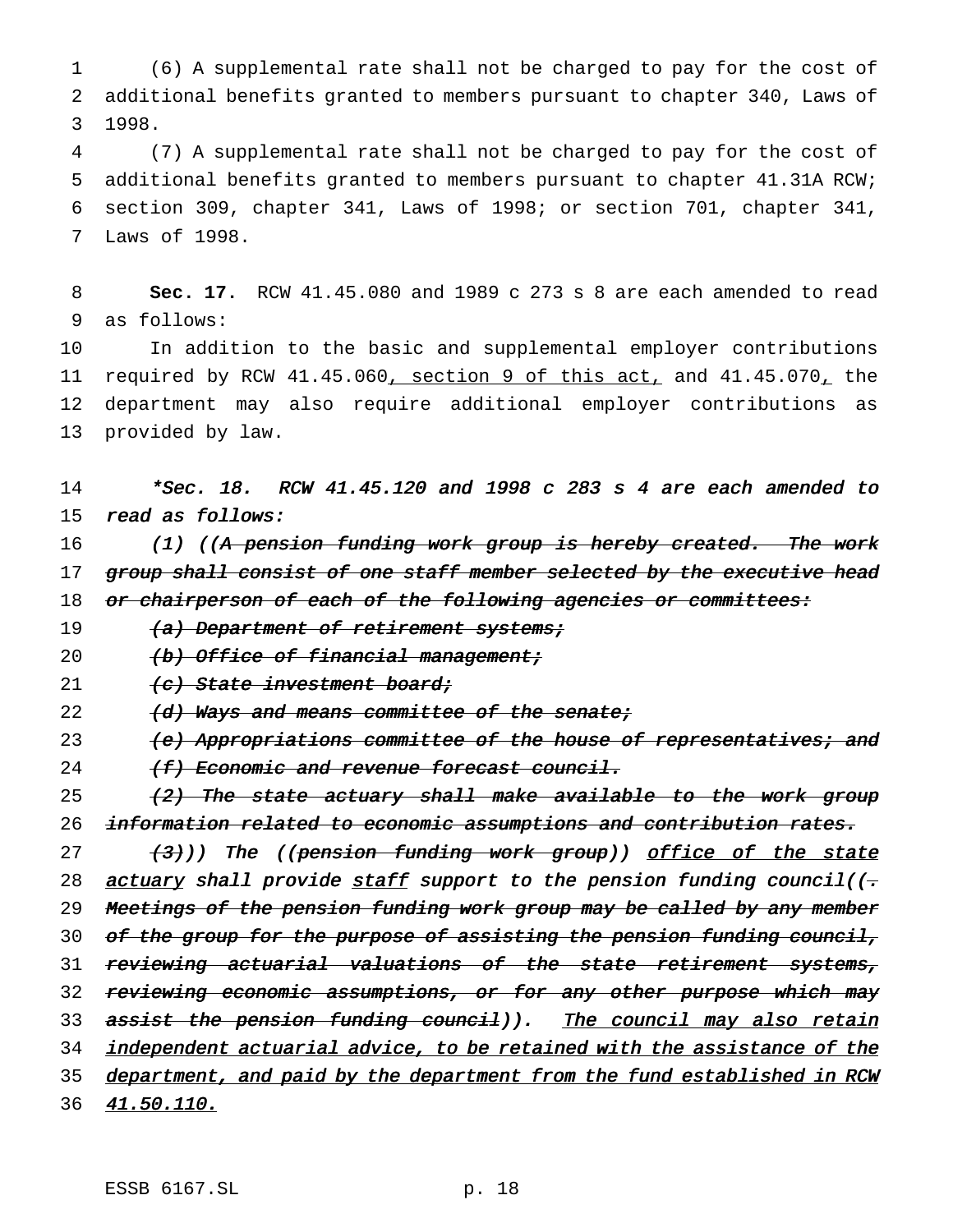1 (((4)) (2) Recommendations from both affected employee and 2 employer groups will be actively sought during the ((work group)) 3 council review process. The ((work group)) council shall conduct an 4 open public meeting on ((these recommendations)) any proposed changes 5 to contribution rates or long-term economic assumptions. This public meeting is subject to the requirements of RCW 41.32.020.

**\*Sec. 18 was vetoed. See message at end of chapter.**

 NEW SECTION. **Sec. 19.** If any provision of this act or its application to any person or circumstance is held invalid, the remainder of the act or the application of the provision to other persons or circumstances is not affected.

 NEW SECTION. **Sec. 20.** Sections 1, 7, and 18 of this act expire March 1, 2002.

 NEW SECTION. **Sec. 21.** Sections 2, 3, 4, 8, 13, 14, and 16 of this act take effect March 1, 2002.

 NEW SECTION. **Sec. 22.** Except under section 21 of this act, this act is necessary for the immediate preservation of the public peace, health, or safety, or support of the state government and its existing public institutions, and takes effect July 1, 2001.

> Passed the Senate June 8, 2001. Passed the House June 21, 2001. Approved by the Governor June 26, 2001, with the exception of certain items that were vetoed. Filed in Office of Secretary of State June 26, 2001.

Note: Governor's explanation of partial veto is as follows:

 "I am returning herewith, without my approval as to section 18, Engrossed Substitute Senate Bill No. 6167 entitled:

"AN ACT Relating to actuarial funding of state retirement systems;"

 This bill establishes long-term economic assumptions and contribution rates for the state pension funds. These are matters of great concern to both working and retired members of the retirement systems and for the state as a whole. Implementing these assumptions requires a high level of expertise and appropriate input from those with the experience and skills to ensure the credibility and accountability of the process.

 Section 18 would have abolished the pension funding work group entirely, and transferred staffing responsibility to the state actuary. This approach would have reduced the amount of expertise and input